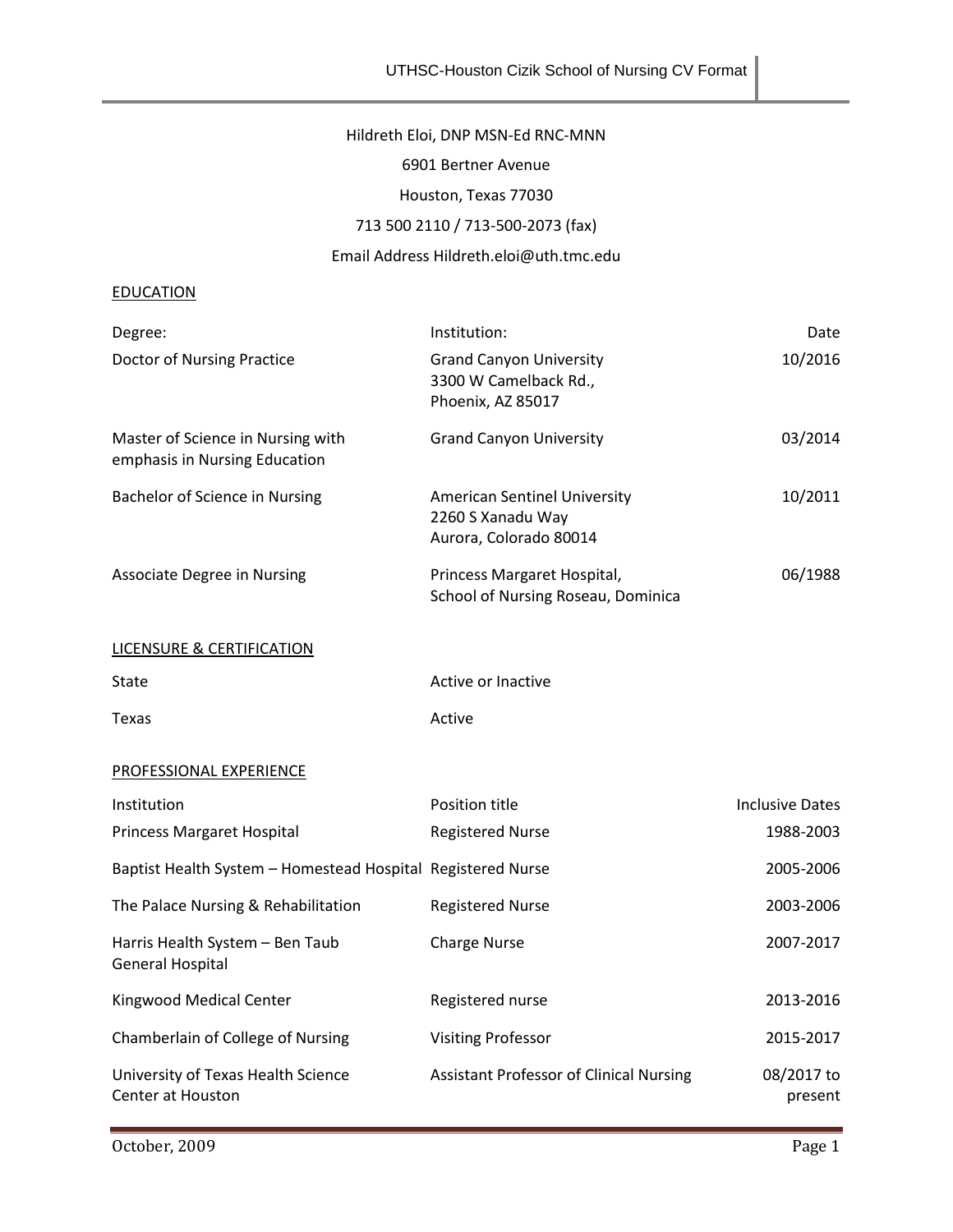### **PUBLICATIONS**

Peer Reviewed Publications (past to current - APA format, indicate if invited) Authors, (Date). Title, Journal. Vol (#), pp.

- 1. Robert G. H., Eloi, H., Stafford, L. (2018). Understanding how advanced practice registered nurses function as patient advocates. DOI: 10.1111/nuf.12319
- 2. Eloi H. (2021). Implementing Teach-back during Patient Discharge Education. DOI: <https://doi.org/10.1111/nuf.12585>

### **PRESENTATIONS**

Developing student organizations to promote engagement and student success, National College Learning Center Association National Meeting, Birmingham, Al, 2021

Professionalism Panel Discussion with Undergraduate Students, 2021

| <b>Professional Memberships</b> |  |
|---------------------------------|--|
|---------------------------------|--|

| Association of Women's Health,                                             | Member | 2010 to present            |
|----------------------------------------------------------------------------|--------|----------------------------|
| <b>Obstetric and Neonatal Nursing</b>                                      |        |                            |
| <b>American Nurses Association</b>                                         | Member | 2016 to present            |
| <b>Texas Nurses Association</b>                                            | Member | 2016 to present            |
| National League of Nursing                                                 | Member | 2019 to present            |
| <b>Institutional Service</b> (past to current)                             |        |                            |
| Institution                                                                | Role   | <b>Inclusive Dates</b>     |
| Cizik School of Nursing                                                    |        |                            |
| Committee: Baccalaureate Council                                           | Member | August 2017 to<br>present  |
| Committee: Curriculum Committee                                            | Member | 2021 to present            |
| National Association of Mental Illness on Faculty Advisor<br>Campus (NAMI) |        | January 2021 to<br>present |
| <b>Graduation Day Cord Task Force</b>                                      | Member | Fall 2021                  |